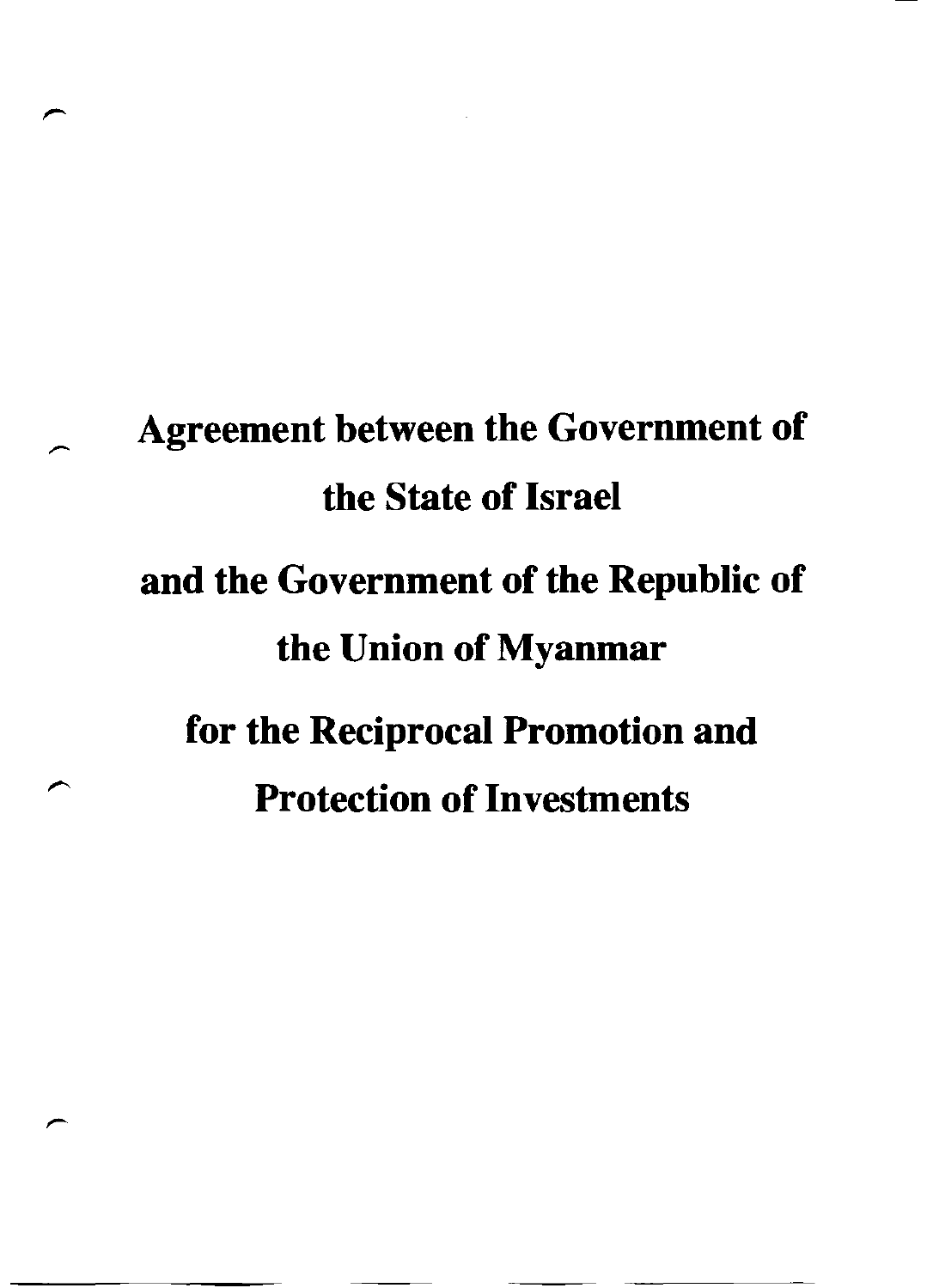The Government of the State of Israel and the Government of the Republic of the Union of Myanmar (hereinafter: the "Contracting Parties"),

**DESIRING to intensify economic cooperation to the mutual benefit of both countries;** 

**INTENDING to create favourable conditions for greater investments by investors of**  ei ther Contracting Party in the territory of the other Contracting Party: and

RECOGNIZING that the reciprocal promotion and protection of investments on the basis **of the present Agreement will be conductive to the stimulation of individual business initiatives and will increase prosperity in both Countries,** 

HAVE AGREED as follows:

*r* 

## **ARTICLE 1 Definitions**

- I. For the purposes of the present Agreement:
	- **(a) "Investment" shall mean any kind of assets, implemented in accordance with the legislation of the Contracting Party in whose territory the investment is**  made including, but not limited to:
		- (I) movable and immovable property, as well as any other rights *in rem,*  such as mortgages, liens and pledges;
		- (2) rights derived from stocks, shares, bonds, debentures and other kinds of **interests in legal entities;**
		- (3) claims to money, goodwill and other assets and any claim having an **economic value;**
		- (4) rights in the field of intellectual property, including, *inter alia,* patents, **trademarks, geographical indications, industrial designs, technical processes, copyrights and related rights, undisclosed business information, trade secrets and know-how, topographies of integrated circuits and plant-breeders rights;**
		- **(5) business concessions conferred by legislation or under contract, including concessions to search for, cultivate, extract or exploit natural resources.**
		- (6) for the avoidance of doubt, investment does not include:

a. public debt operations;

**b. claims to money arising solely from:**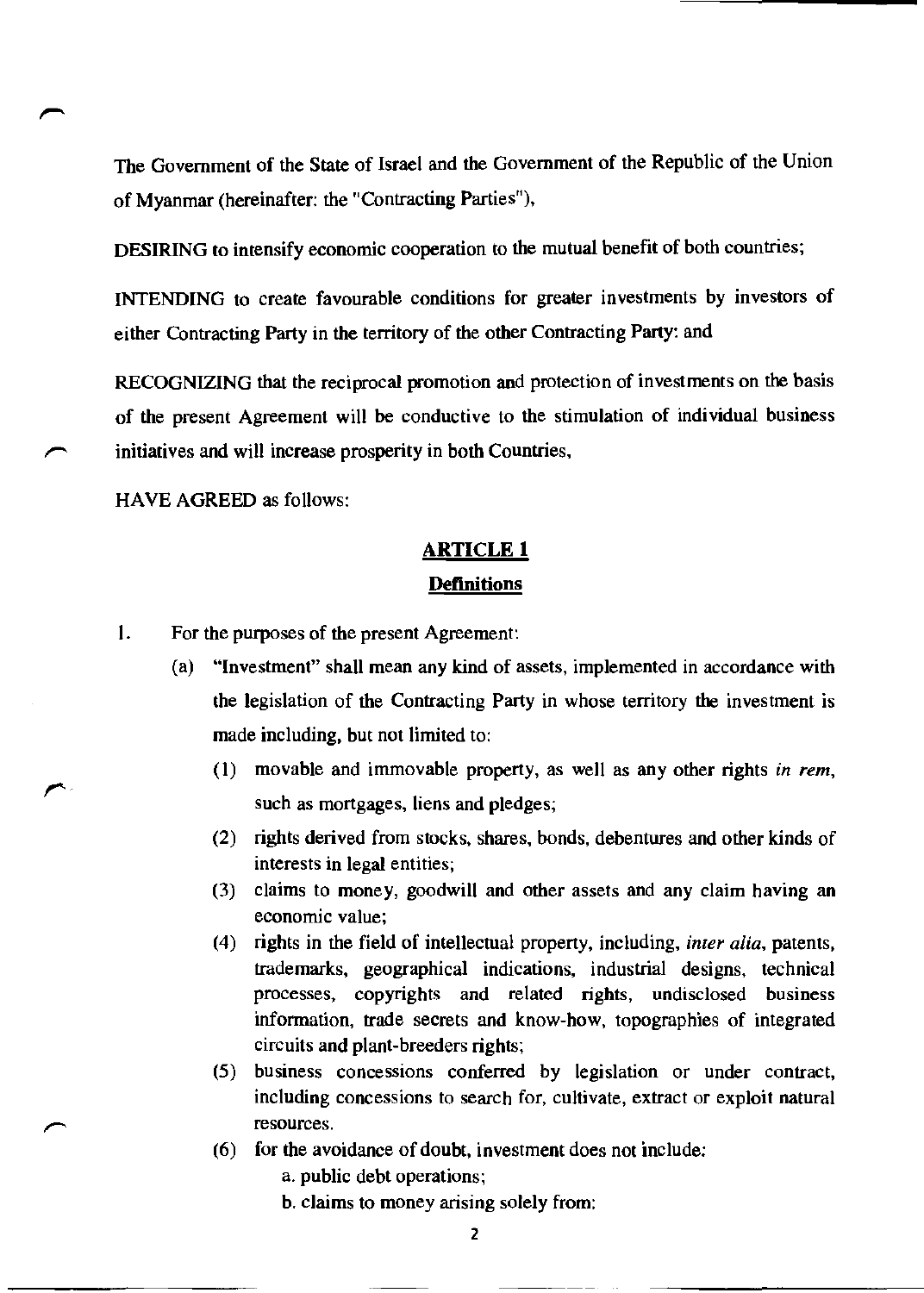- **1. Commercial contracts for the sale of goods and services by**  a national or a legal entity in the territory of a Home Contracting Party to a national or a legal entity in the territory of the Host Contracting Party; or
- **11. Credits granted in relation with a commercial transaction.**
- (7) The provisions of this Agreement relating to investments shall apply to the reinvestment of the returns of an investment, which shall be granted **the same treatment granted to the original investment, if the reinvestment**  is effected in accordance with the legislation of the Host Contracting Party. A change in the form of the investment or a change in the form of **the rein vestment shall not affect their character as in vestments within the meaning of this Agreement if the change is effected in accordance with**  the legislation of the Host Contracting Party.
- (b) "Host Contracting Party" shall mean the Contracting Party in whose territory the investment is made, and the term "Home Contracting Party" shall mean, **in relation to that investment, the other Contracting Party.**
- (c) "Returns" shall mean the amount yielded by an investment including, but not **limited to: dividends, profits, sums received from the total or partial liquidation of an investment, interest. capital gains. royalties or fees.**
- (d) "Investor" shall mean:
	- (I) (i) with respect to the State of Israel: a natural person who is a **national or permanent resident of the State of Israel who is not also a national of Myanmar;** 
		- **(ii) with respect to Myanmar: a natural person who is a national of Myanmar in accordance with its laws and regulations who is not also a national or permanent resident of the State of Israel;**
	- **(2) a legal entity. including a corporation, a finn, an association or a**  partnership-
		- **(i) that was incorporated, constituted or otherwise duly organized**  under the legislation of the Home Contracting Party; or
		- **(ii) that is controlled. directly or indirectly, by persons who are nationals or permanent residents of the Home Contracting Party,**  and it fulfils one of the following conditions:
			- (A) its registered office, centre of management, or practical **management is located in the territory of either Contracting**  Party;
			- **(B) a substantial part of its economic activity is located in the territory of either Contracting Party;**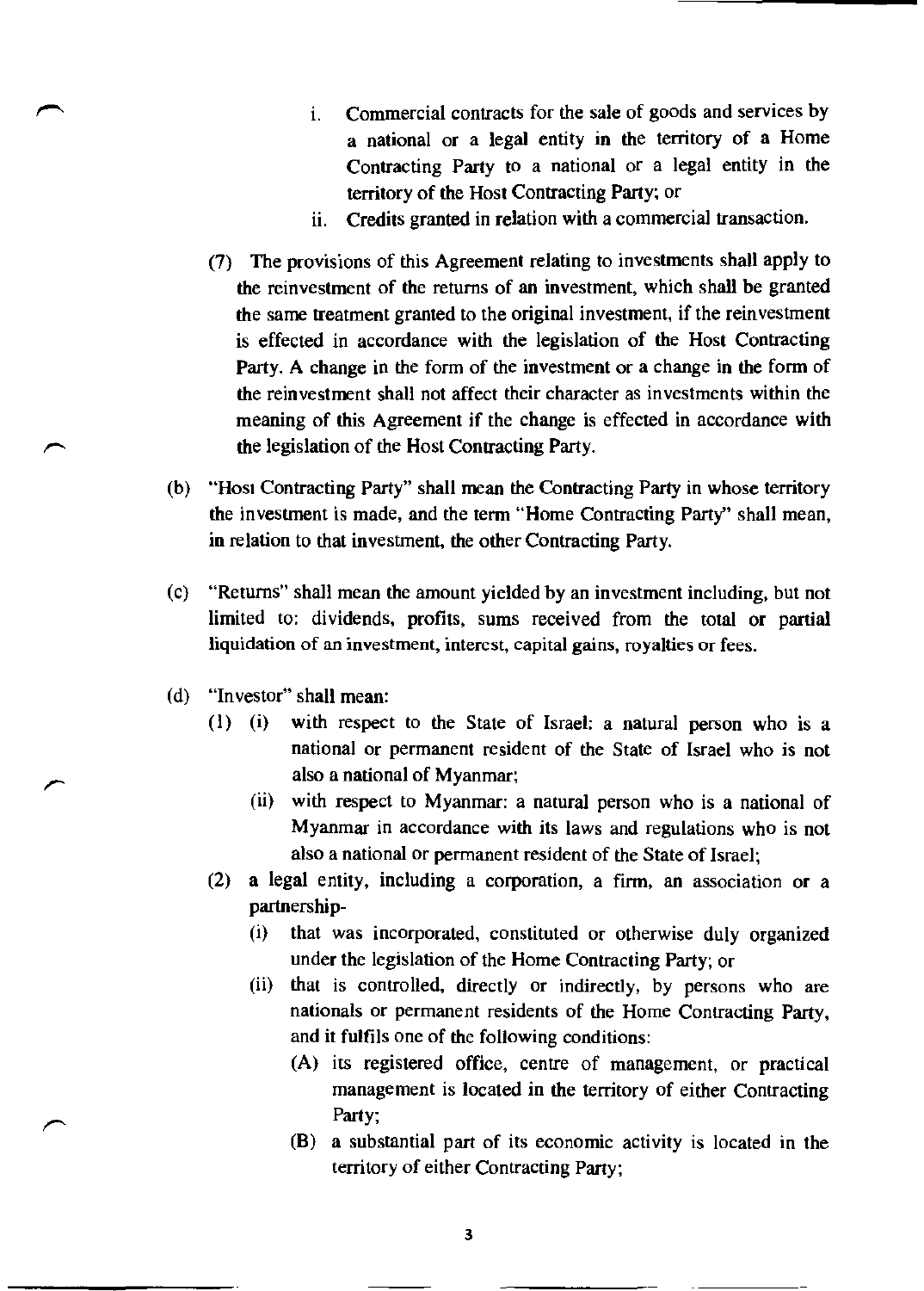- (C) it was incorporated, constituted or otherwise duly organized under the legislation of the Host Contracting Party.
- (e) The term "territory" shall mean:
	- (1) with respect to the State of Israel: the territory of the State of Israel including the territorial sea, as well as the continental shelf and the **exclusive economic zone over which the State of Israel exercises sovereign rights or jurisdiction in conformity with** international law **and**  in accordance with the laws of the State of Israel.
	- (2) with respect to the Republic of the Union of Myanmar: the territory of the Republic of the Union of Myanmar shall be the land, sea and air **space which constitute its territory, as has been recognized and existing**  under the laws of the Republic of the Union of Myanmar.
- (f) "Freely usable currency" shall mean any currency that the International **Monetary Fund determines, from time to time. as a freely usable currency in**  accordance with the Articles of the Agreement of the International Monetary Fund and Amendments thereto.
- (g) "Legislation" of a Contracting Party shall mean the laws and regulations of **that Contracting Party and the right to exercise the administrati ve powers conferred by those laws and regulations.**

#### ARTICLE 2

#### **Promotion and Protection of Investments**

- **1. Each Contracting Party shall, in its territory, encourage and create favourable conditions for investments by investors of the other Contracting Party and, subject to its legislation, shall admit such investments.**
- **2. Investments made by investors of each Contracting Party shall be accorded fair and equitable treatment in accordance with the provisions of this Agreement, and**  shall enjoy full protection and security in the territory of the other Contracting Party. Neither Contracting Party shall in any way impair by unreasonable **measures the management, maintenance, use, enjoyment or disposal of investments in its territory of investors of the other Contracting Party.**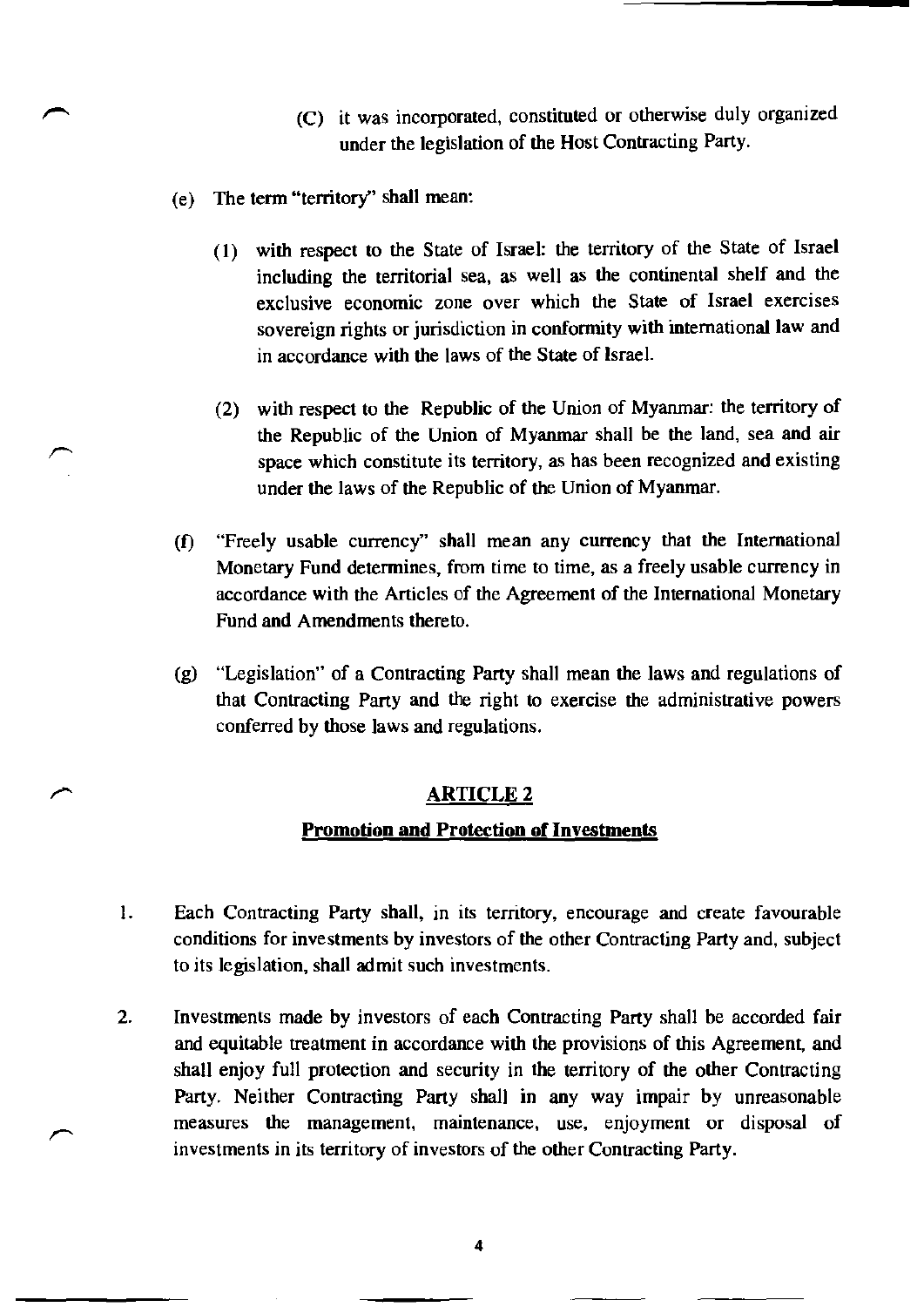## ARTICLE 3 Most Favored Nation and National Treatment

- I. Neither Contracting Party shaH, in its territory, subject investments or returns of investments of investors of the other Contracting Party, to treatment less favourable than that which it accords to investments or returns of investments of an investor of any third state or, subject to its legislation, to treatment less favourable than that which it accords to investments or returns of investments of its own investors.
- 2. Neither Contracting Party shall, in its territory, subject investors of the other Contracting Party. as regards their management, maintenance, use, enjoyment or disposal of their investments, to treatment less favourable than that which it accords to investors of any third state or, subject to its legislation than that which it accords to its own investors.
- 3. For the sake of avoiding any misunderstanding, it is further clarified that the treatment referred to in paragraphs I and 2 sball not apply to definitions, nor to mechanisms for dispute settlement between one Contracting Party and an Investor of the other Contracting Party, or to any other matter not specifically mentioned in paragraphs I and 2.

## ARTICLE 4

#### Compensation for Losses

- I. Investors of the Home Contracting Party whose investments in the territory of the Host Contracting Party suffer losses owing to war or other armed conflict, revolution, a state of national emergency, revolt. insurrection. riot or other such similar activity in the territory of the Host Contracting Party, shall be accorded by the Host Contracting Party treatment. as regards restitution. indemnification. compensation or other settlement. not less favourable than that which the Host Contracting Party accords to its own investors or to investors of any third state. Resulting payments shall be freely transferable.
- 2. Without prejudice to paragraph I of this Article, investors of the Home Contracting Party who suffer losses in the territory of the Host Contracting Party, resulting from:
	- (a) Requisitioning of their property by its forces or authorities, or

5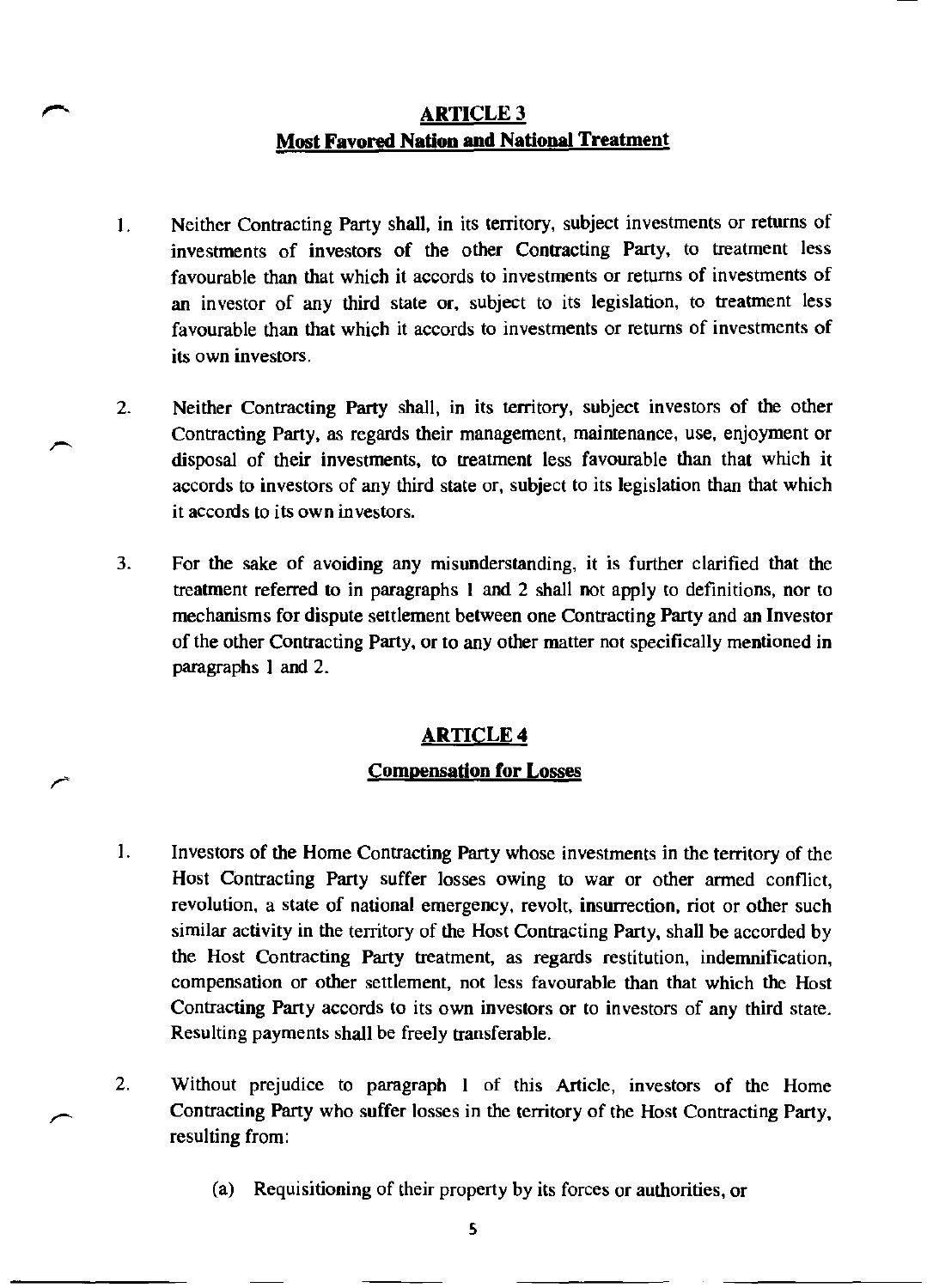(b) Destruction of their property by its forces or authorities, which was not **caused in combat action or was not required by the necessity of the situation,** 

shall be accorded restitution or adequate compensation. Resulting payments shall be freely transferable.

## **ARTICLES Expropriation**

- 1. Investments of investors of the Home Contracting Party shall not be nationalized, **expropriated or subjected to measures having effect equivalent to nationalization or expropriation (hereinafter: "expropriation") in the territory of the Host**  Contracting Party, except for a public purpose related to the internal needs of the **Host Contracting Party, and in accordance with the following terms:** 
	- (a) The expropriation shall be made in accordance with the laws of the Host **Contracting Party, on a non-discriminatory basis and against prompt, adequate**  and effective compensation not less favourable than that accorded to the investors of the Host Contracting Party. Resulting payments shall be freely transferable.
	- (b) Such compensation shall amount to the market value of the investment **expropriated immediately before the expropriation or before the impending expropriation became public knowledge, whichever is the earlier, shall include**  interest at the applicable rate provided by law of that Contracting Party until the date of payment, shall be made without delay, be effectively realizable and be freely transferable.
	- (c) The investors affected shall have a right, under the law of the Contracting Party making the expropriation, to prompt review, by a judicial or other independent authority of that Contracting Party, of the legality of the **expropriation and of the valuation of their investment, in accordance with the principles set out in this Article.**
	- 2. Notwithstanding the forgoing, with respect to intellectual property rights, the **Contracting Parties may permit the unauthorized use of an intellectual property**  right, provided such authorization is made in conformance with the principles set forth in the Agreement of Trade Related Aspects of Intellectual Property Rights ("TRIPS").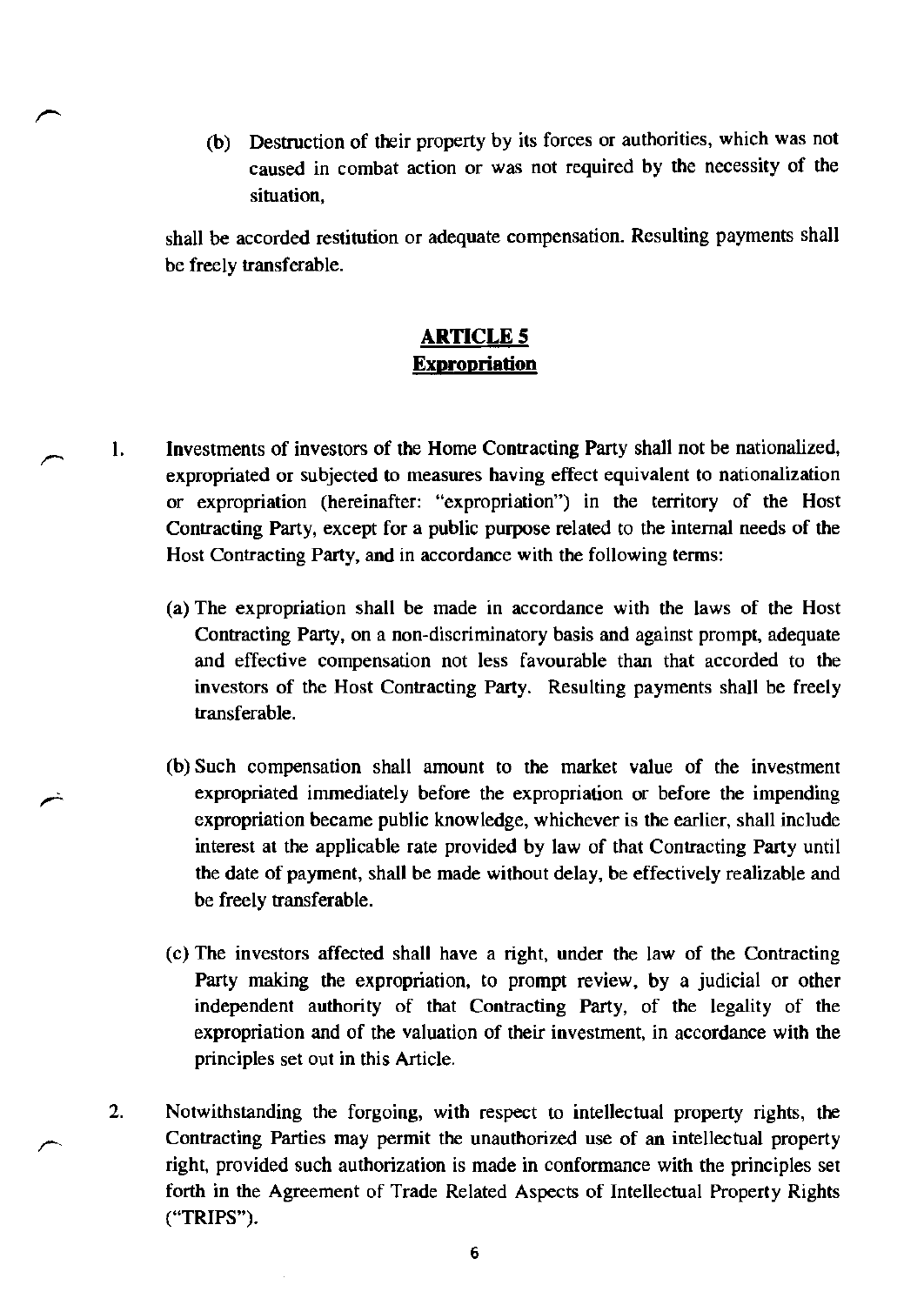## ARTICLE 6 **Transfer of Investments and Returns**

- 1. Each Contracting Party shall, in respect of investments, guarantee to investors of the other Contracting Party the rights of unrestricted transfer of their investments and returns in accordance with the following terms:
	- (i) Transfers shall be effected without delay in the freely usable currency in which the capital was originally invested or in any other freely usable currency agreed by the investor and the Host Contracting Party; provided that the investor has complied with all his fiscal and other financial obligations to government or local authorities of the Host Contracting Party.
	- (ii) Unless otherwise agreed by the investor, transfers shall be made at the rate of **exchange applicable on the basis of transfer pursuant to the exchange**  regulations in force in the Host Contracting Party.
	- (iii) In any case, transfers shall be in terms not less favourable than that accorded **by the Host Contracting Party to its own investors.**
- 2. Notwithstanding the forgoing:
	- **(i) When a Contracting Party is in serious balance of payments difficulties or in serious difficulties for the operation of the exchange rate policy or monetary**  policy, or under threat thereof, that Contracting Party may, in confonnity with the conditions laid down within the framework of the GATT and with Articles VIII and XIV of the Articles of Agreement of the International **Monetary Fund, adopt restrictive measures which may not go beyond what is necessary to remedy the situation, for a period not exceeding six (6) months.**  The Contracting Party shall notify the other Contracting Party, as soon as **possible, as to the measures taken. and the expected timetable for their removal.**
	- **(ii) Such measures shall be equitable, non - discriminatory, and in good faith.**

#### ARTICLE 7 **Exceptions**

**1. Either Contracting Party may take measures strictly necessary for the maintenance or protection of its essential security interests. Such measures shall be taken and**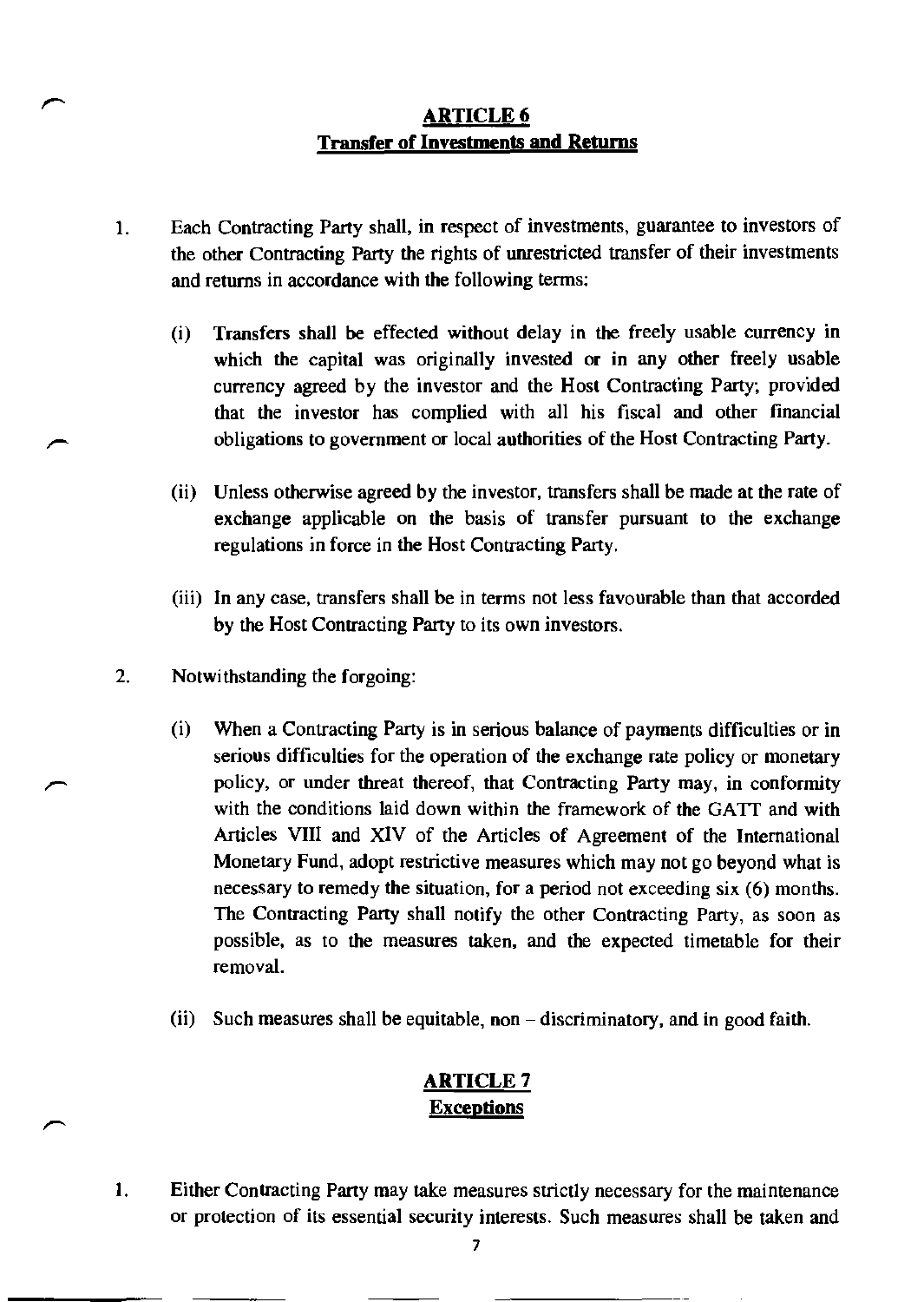**implemented in good faith, in a non-discriminatory manner and so as to minimize the deviation from the provisions of this Agreement.** 

- 2. The provisions of this Agreement relative to the granting of treatment not less **favourable than that accorded to the investors and investments of investors of**  either Contracting Party or of any third state shall not be construed so as to oblige **one Contracting Party to extend to the investors and investments of investors of**  the other Contracting Party, the benefit of any treatment, preference or privilege resulting from:
	- (i) any international agreement or arrangement relating wholly or mainly to taxation or any domestic legislation relating wholly or mainly to taxation;
	- **(ii) any existing or future customs union, free trade area agreement or similar**  international agreement, to which either Contracting Party is or will be Party, within the meaning of "customs union" or " free trade agreement" in accordance with Article XXIV of the GATT Agreement;
	- **(iii) any existing or future bilateral or multilateral agreement concerning**  intellectual property;
	- **(iv) any Agreement for the Reciprocal Promotion and Protection of Investments**  between Israel and a third state, that was signed before  $1<sup>st</sup>$  of July, 2003.

#### **ARTICLES**

#### **Settlement of Investment Disputes between a Contracting Party and an Investor**

- **1. Any investment dispute between a Contracting Party and an investor of the other**  Contracting Party shall be settled by negotiations.
- 2. If a dispute under paragraph 1 of this Article cannot be settled within six (6) **months of a written notification of this dispute, it shall be on the request of the investor settled as follows:** 
	- (a) By a competent court of the Host Contracting Party; or
	- (b) By conciliation; or
	- (c) By arbitration by the International Centre for the Settlement of Investment Disputes (ICSID), established by the Convention on the Settlement of Investment Disputes between States and Nationals of Other States, opened for signature at Washington, D.C. on march 18, 1965 (hereinafter: "ICSID **Convention") , provided that both Contracting Parties are Parties to the Convention; or**
	- (d) By arbitration under the Additional Facility Rules of ICSID, provided that only one of the Contracting Parties is a Party to the ICSID Convention; or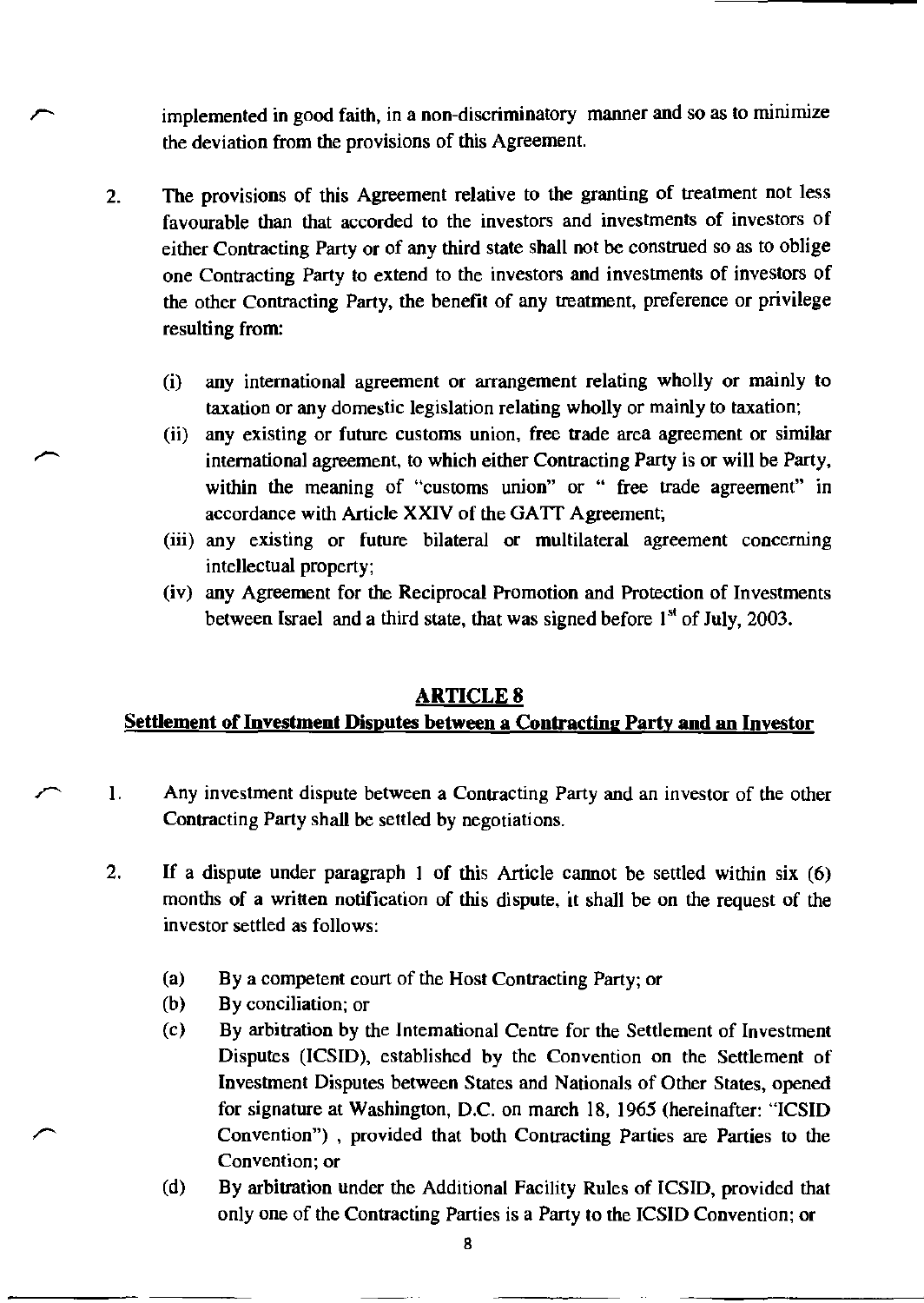- (e) By an ad hoc arbitration tribunal, which is to be established under the **Arbitration Rules of the United Nations Commission on International**  Trade Law (UNCITRAL) as revised in 2010. Unless otherwise agreed, all submissions shall be made and all hearings shall be completed within six (6) months of the date of selection of the Chairman, and the arbitral panel shall render its written and reasoned decisions within two (2) months of the date of the final submissions or the date of the closing of the hearings, **whichever is later.**
- (f) Articles  $2(c)$ ,  $2(d)$  and  $2(e)$  shall not apply to disputes between a Host Contracting Party and any legal entity qualifying as an Investor of a Home Contracting Party, that is owned or controlled by a natural person or legal entity of the Host Contracting Party.
- 3. Each Contracting Party hereby gives its unconditional consent to the submission **of a dispute to international arbitration in accordance with the provisions of this Article. This consent and the submission by a disputing investor of a claim to**  arbitration shall satisfy the requirements of:
	- (a) Chapter II of the ICSlD Convention or the Additional Facility Rules of ICSlD for written consent of the parties;
	- **(b) Article II of the United Nations Convention on the Recognition and**  Enforcement of Foreign Arbitral Awards, 1958 (The New York **Convention) for an agreement in writing.**
	- **4. Unless otherwise agreed, an investor who has submitted the dispute to national jurisdiction may have recourse to the arbitral tribunals mentioned in paragraph 2**  of this Article so long as a judgment has not been delivered on the subject matter of the dispute by a national court.
	- 5. All arbitrators shall be nationals of states having diplomatic relations with both Contracting Parties.
	- 6. The award shall be final and binding. Each Contracting Party shall carry out **without delay the provisions of any such award and provide in its territory for the enforcement of such award.**

## ARTICLE 9 **Disputes between the Contracting Parties**

**1. Disputes between the Contracting Parties concerning the interpretation or**  application of this Agreement, should be settled through diplomatic channels,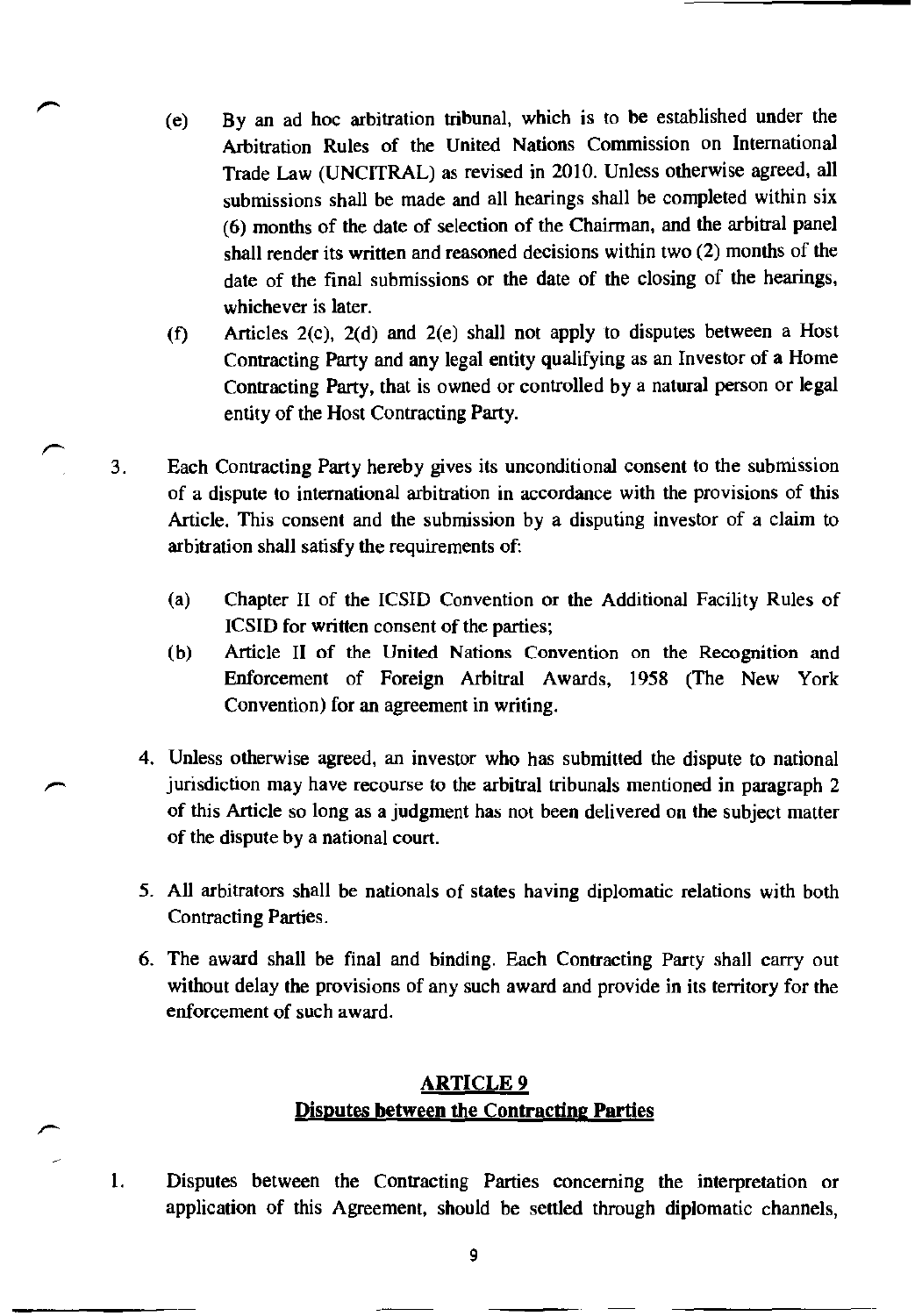which may include, if both Contracting Panies so desire, referral to the Joint Committee on Investments as per Article 15, composed of representatives of both **Contracting Parties or to conciliation.** 

- 2. If a dispute according to paragraph I of this Article cannot be settled within six (6) months from notification of this dispute it may, upon the request of either Contracting Pany, be submitted to an arbitral tribunal.
- 3. Such an arbitral tribunal shall be constituted for each case in the following way: within two (2) months of the receipt of the request for arbitration, each Contracting pany shall appoint one member of the tribunal. The two arbitrators shall then select a national of a third state on approval of the two Contracting Parties, and this person shall be Chairman of the tribunal. The Chairman shall be appointed within two (2) months from the date of appointment of the other two members. All arbitrators shall be nationals of states having diplomatic relations with both Contracting Parties.
- 4. If, within the periods specified in paragraph 3 of this Article, the necessary **appointments have not been made. either Contracting Party may, in the absence of any other agreement, invite the Secretary General of the Permanent Court of**  Arbitration at the Hague (hereinafter; the "PCA") to make any necessary appointments. If the Secretary General of the PCA is a national of either **Contracting Party or is otherwise prevented from discharging the said function,**  then the Deputy Secretary General of the PCA who is not a national of either Contracting Pany shall be invited to make the necessary appointments. All arbitrators shall be nationals of states having diplomatic relations with both **Contracting Parties.**
- **5. Unless otherwise agreed, the arbitration shall be conducted in accordance with the**  UNCITRAL arbitration rules as revised in 2010. Unless otherwise agreed, all submissions shall be made and all hearings shall be completed within six (6) months of the date of selection of the Chairman, and the arbitral panel shall render **its written and reasoned decisions. within two (2) months of the date of the fmal submissions or the date of the closing of the hearings, whichever is later.**
- 6. The arbitral tribunal shall reach its decision by a majority vote. Such decision shall be binding on both Contracting Parties.
- 7. Each Contracting pany shall bear the cost of its own member of the tribunal and **of its representation in the arbitral proceedings. The cost of the Chairman and the**  remaining costs shall be borne in equal pans by the Contracting Parties.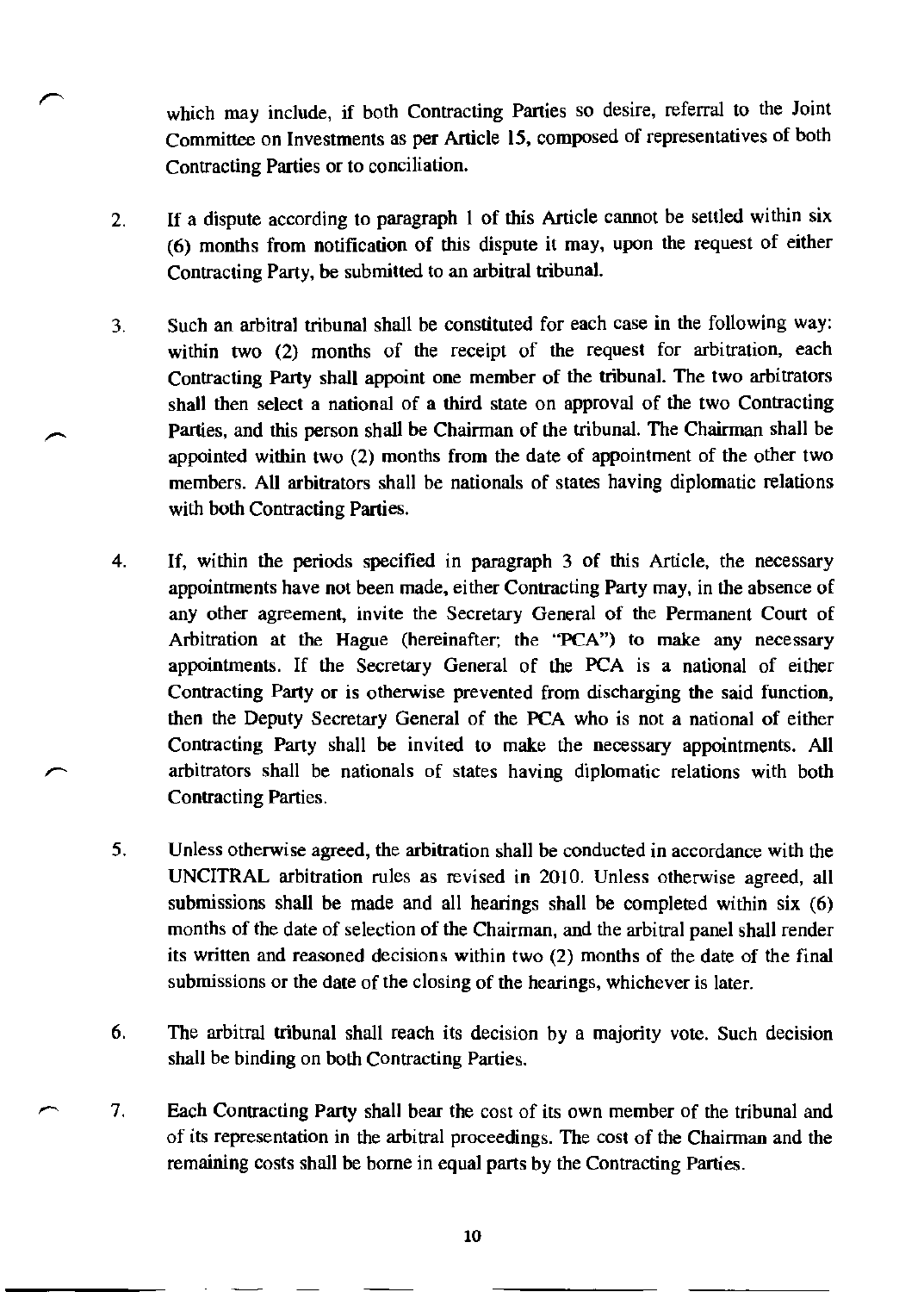## ARTICLE 10 Insurance and Guarantee

In any proceeding involving an investment dispute, a Contracting party shall not assert, as a defence, counterclaim, right of set-off or any other reason, that indemnification or other compensation for all or part of the alleged damages has been received or will be received pursuant to an insurance or guarantee contract.

## ARTICLE 11 **Subrogation**

- I, If a Home Contracting Party or its designated Agency makes a payment under an indemnity given in respect of an investment in the territory of the Host Contracting Party, the Host Contracting Party shall recognize:
	- (a) The assignment to the Home Contracting Party by legislation or by legal transaction of all the rights and claims of the party indemnified; and
	- (b) That the Home Contracting Party is entitled to exercise such rights and enforce such claims by virtue of subrogation, to the same extent as the party indemnified, and shall assume the obligations related to the investment
- 2, The Home Contracting Party shall be entitled in all circumstances to:
	- (a) the same treatment in respect of rights, claims and obligations acquired by it, by virtue of the assignment; and
	- (b) any payments received in pursuance of those rights and claims, as the party indemnified was entitled to receive by virtue of this Agreement, in respect of the investment concerned and its related returns.

## ARTICLE 12 Executive and Boards of Directors

- 1. Neither Contracting Party may require that a legal entity that is an investment of an investor of the other Contracting Party appoint to executive positions individuals of any particular nationality,
- 2. Without prejudice to paragraph 1, a Host Contracting Party may require that a majority or less of the board of directors, or any committee thereof, of a legal entity that is an investment of an investor of the home contracting party be a national of the Host Contracting Party, or a resident in the territory of the Host Contracting Party, provided that the requirement does not materially impair the ability of the investor to exercise control over its investment.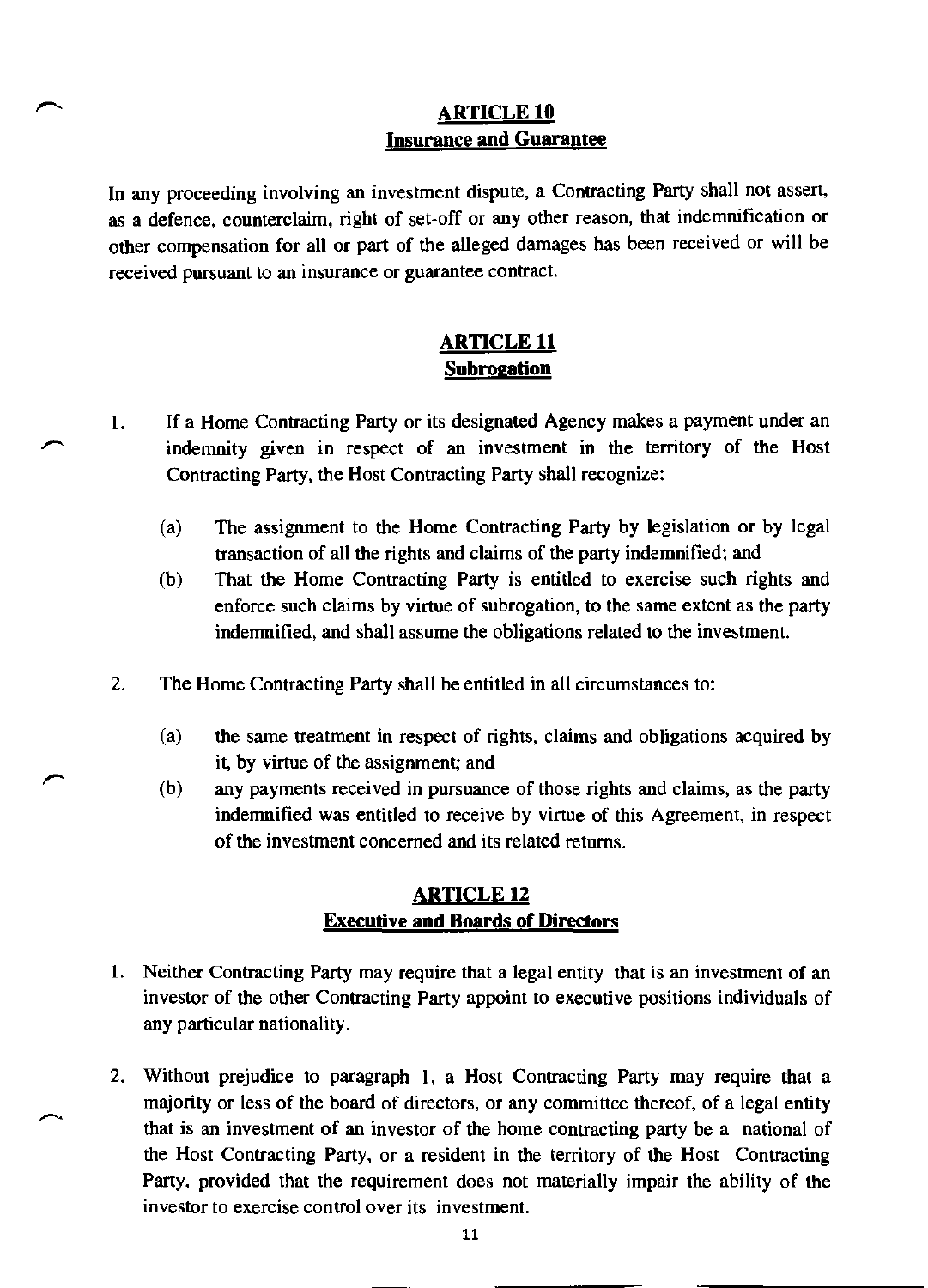3. For greater certainty, executive positions are positions of persons in senior management who primarily direct the management of the organizations, establish its goals and generally have a wide decision making authority.

#### ARTICLE 13 Application of other rules

If the provisions of legislation of either Contracting Party or obligations under international law existing at present or established hereafter between the Contracting Parties in addition to the present Agreement contain rules, whether general or specific, entitling investors or investments of investors of one Contracting Party to a treatment more favorable than is provided for by this Agreement, such rules shall, to the extent that they are more favorable, prevail over the present Agreement.

## ARTICLE 14 Application of the Agreement

The provisions of this Agreement shall apply to investments made upon or before the entry into force of this Agreement, but shall not apply to an investment subject to a dispute which has arisen before the entry into force of this Agreement.

#### ARTICLE 15 Joint Committee on Investments

- 1. The Contracting Parties hereby establish a Joint Committee on Investments (hereinafter: "the Committee"), comprising representatives of each Contracting Party and headed by senior officials of each Contracting Party.
- 2. Unless otherwise agreed by the Contracting Parties, the Committee shall meet on the request of either Contracting Party or within two years from the date of entry into force of this Agreement and every two years thereafter. whichever is earlier.
- 3. The Committee's functions shall include:
	- a. a general review of this Agreement with a view to furthering its objectives;
	- b. review the possibility of further facilitation of investments between the Contracting Parties;